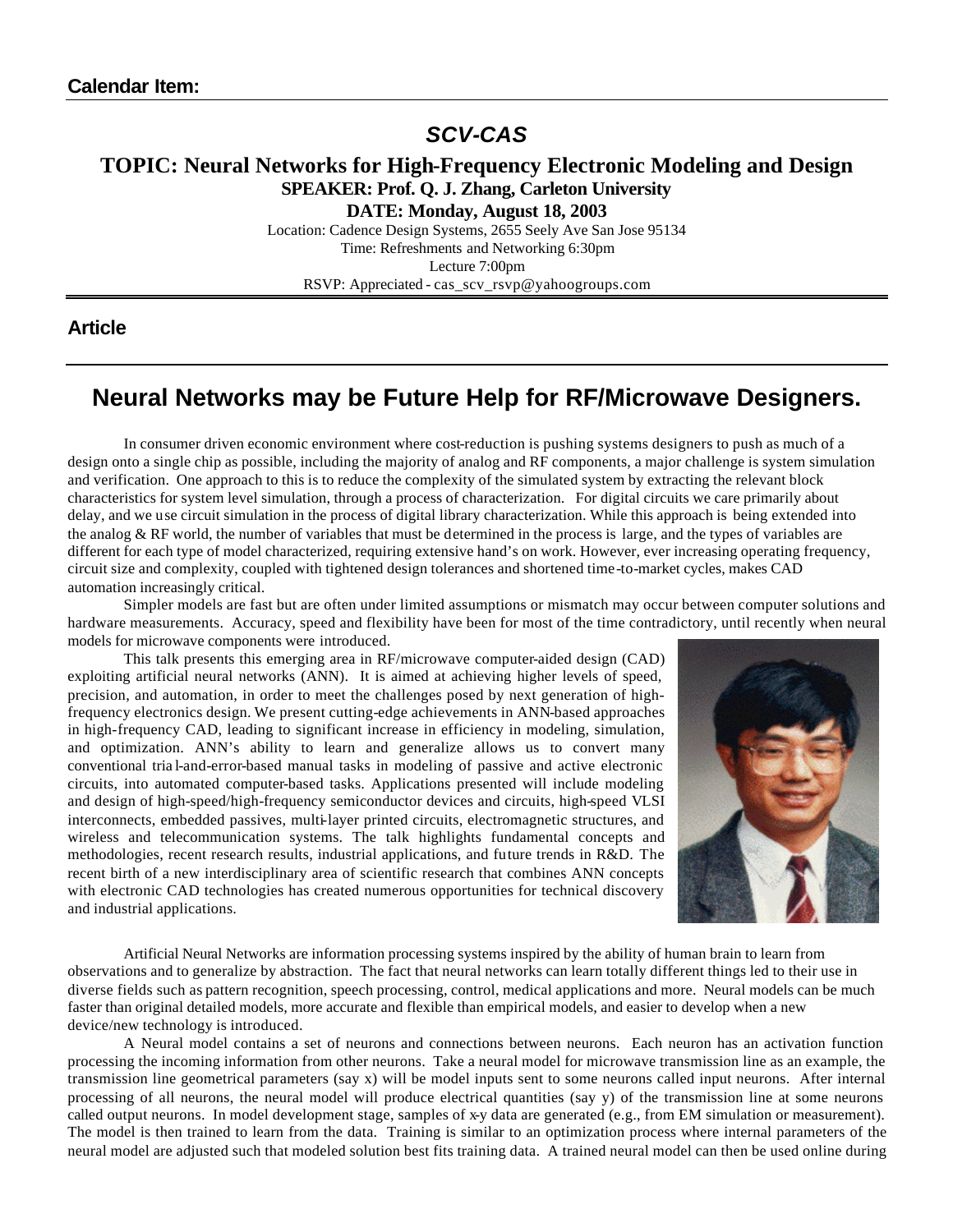microwave design stage providing fast model evaluation replacing original slow EM simulators. Since neural model is trained directly from data, the model can be developed even if original problem formulae do not exist.

Examples of unknown relationships that can be learned by neural networks are: nonlinear current or charge formulas in FET models, and bias-dependency of FET parameters.

#### **NONLINEAR CHARGE MODEL IN FET WITHOUT KNOWING CHARGE FORMULA**



In this example, what we have are bias-dependent capacitor data. What we do not have is a nonlinear charge formula. Here we solve this modeling problem using the integration ability of the adjoint neural network method. We first train an "adjoint neural model" to learn bias dependent capacitor data. After training, we automatically get (without re-training) a nonlinear chargemodel (i.e., Q-model). The figure at the left shows an example of comparison of charge model with analytical integration. The

good agreement verifies the integration effect of training the adjoint neural model. This is a solution to one of the frequently encountered obstacles in developing a charge model for nonlinear capacitors required for harmonic balance simulators with only capacitor data available.

### **LARGE-SIGNAL FET MODELING WITH UNKNOWN CURRENT AND CHARGE FORMULAE**

In this example, what we have are DC and bias-dependent small-signal data, and a FET equivalent circuit topology. What we do not know are the formulas for the nonlinear current and charge sources in the FET model. Manually creating such formulas could be time-consuming. Here we use neural networks to automatically learn such unknown relationships. In this example, the gate-source charge  $Q_{gs}$  and drain current  $I_d$  as nonlinear functions of gate and drain voltages are to be



determined. However we do not have explicitly the charge data *Qgs* and dynamic current data *Id* for training the model. The available training data is the DC and bias-dependent S-parameters of the *overall* FET. To solve this problem, we use a theoretical concept that small-signal parameters reflect the derivative information of large-signal model. NeuroAdjoint does this trick and trains the  $Q_{gs}$  and  $I_d$  neural networks to complete the overall FET large-signal model.

**TRANSMITTER EXAMPLE:** In this example, neural models are trained to learn circuit level behaviors of two amplifiers and a mixer using training data from detailed harmonic balance simulations of Agilent-ADS. After training, the neural models are plugged into a transmitter system. A system level simulation is subsequently carried out in ADS enjoying original circuit behaviors with neither the expense nor the complexities of detailed circuit simulations.

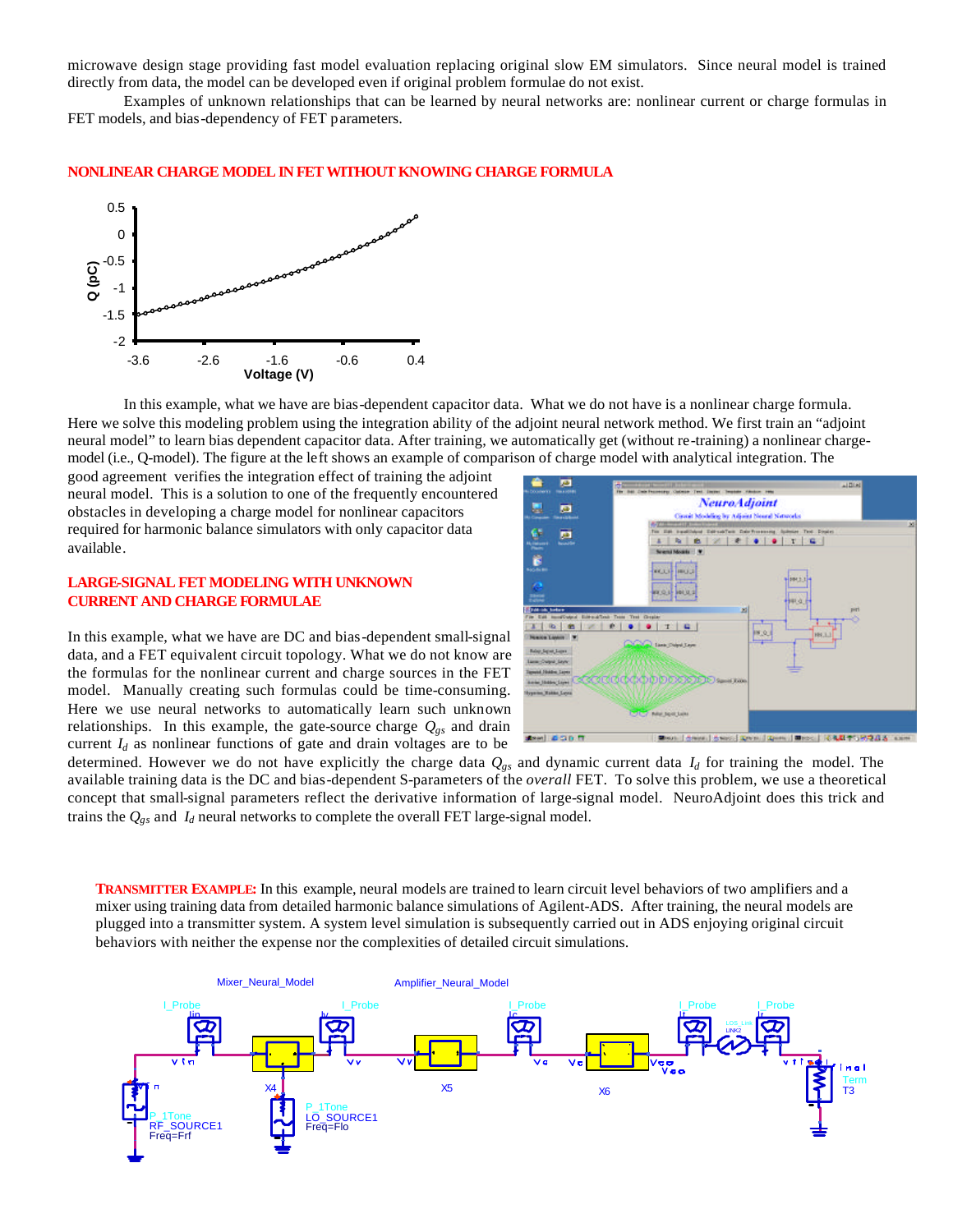*Transmitter Example with Neural Models made accessible in ADS* 

Neural Networks are gaining recognition as a useful tool in the high-frequency CAD area showing promising strength in addressing growing challenges in EM-based and physics-based circuit design [1]. Neural networks can be trained to learn EM and physics based behaviors from component data, and the trained neural network can be used in high-level circuit and systems design allowing fast optimization including EM and physics effects in components. Recent works have led to the use of neural networks for a variety of circuit modeling and design applications [2,3]. Neural networks can be used for both passive and active modeling and optimization [4,5,6]. An important research topic is the concept of knowledge based neural networks where existing circuit models can be combined with neural networks allowing us to exceed the accuracy limitations in existing models [7]. Training of neural based circuit models can be further automated with the Automatic Model Generation (AMG) algorithm [8]. Large signal transistor device modeling can be automated exploiting neural network learning from DC and small-signal data [9]. Behavioral modeling of nonlinear circuits for wireless system simulation can also be achieved by dynamic neural networks (DNN) [10].

- [1] Q.J. Zhang, K.C. Gupta and V.K. Devabhaktuni, "Artificial neural networks for RF and microwave design: from theory to practice," *IEEE Trans. MTT*, vol. 51, 2003, pp. 1339-1350.
- [2] Q. J. Zhang and K. C. Gupta, *Neural Networks for RF and Microwave Design*, Boston: Artech House, 2000.
- [3] Q. J. Zhang, and M. Mongiardo, (Guest Editors), *Int. J. RF Microwave CAE,* Sp. Issue Applic. Artificial Neural Networks for RF and Microwave Design, New York: Wiley, vol. 12, No. 1, 2002.
- [4] A.H. Zaabab, Q.J. Zhang and M.S. Nakhla, "A neural network modeling approach to circuit optimization and statistical design," *IEEE Trans. MTT*, vol. 43, 1995, pp. 1349-1358.
- [5] P. M. Watson and K. C. Gupta, "EM-ANN models for microstrip vias and interconnects in multilayer circuits," *IEEE Trans. MTT*, vol. 44, 1996, pp. 2495-2503.
- [6] A. Veluswami, Q.J. Zhang and M.S. Nakhla, "Neural network based modelling and simulation of high-speed interconnects," *IEEE Trans. Microwave Theory Tech.*, vol. 45, pp. 712-723, 1997.
- [7] F. Wang and Q.J. Zhang, "Knowledge based neural models for microwave design," *IEEE Trans. MTT*, vol. 45, 1997, pp. 2333-2343.
- [8] V.K. Devabhaktuni, M.C.E. Yagoub and Q.J. Zhang, "A robust algorithm for automatic development of neural network models for microwave applications," *IEEE Trans. MTT*, vol. 49, 2001, pp. 2282-2291.
- [9] J.J. Xu, M.C.E. Yagoub, R. Ding and Q.J. Zhang, "Exact adjoint sensitivity analysis for neural-based microwave modeling and design," *IEEE Trans. MTT,* vol. 51, 2003, pp. 226-237.
- [10] J.J. Xu, M.C.E. Yagoub, R. Ding and Q.J. Zhang, "Neural-based dynamic modeling of nonlinear microwave circuits," *IEEE Trans. MTT,* vol. 50, 2002, pp. 2769-2780.